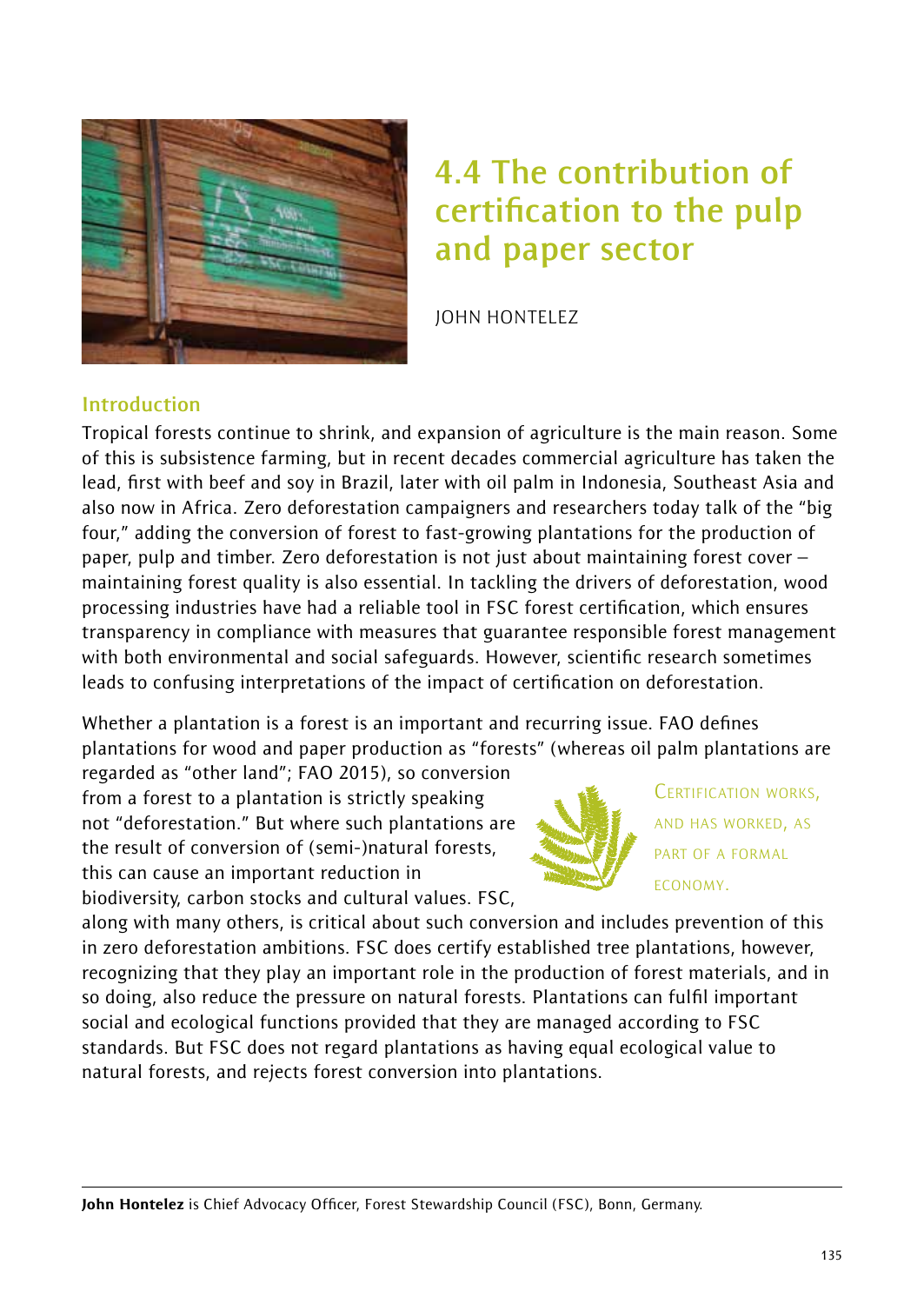### **Increasing tropical supplies**

Paper and paperboard are increasingly produced with recycled materials and a small part is of agricultural origin; this article focuses on the increase in pulp-for-paper production from tropical forests. Between 2010 and 2015, the tropical share of global pulp production increased from 11% to 15%, an increase of 29% in absolute figures (FAO 2011; 2016, which excludes India). Brazil was already the leading tropical pulp producer in 2010, when



it produced 7% of global pulp (61% of tropical pulp), reaching 10% (65% of tropical pulp) in 2015 after a 37% increase in volume. It is now the second largest pulp-producing country in the world after the USA, surpassing China and Canada, which both saw a 15% decline in this period. Indonesia is the second largest tropical pulp producer, but far behind Brazil, moving from 3% of world production in 2010 (26% of tropical pulp) to 4% in 2015 (still 26% of tropical pulp), which was a 28% increase in absolute production over that time. Together, Brazil and Indonesia now produce 91% of tropical pulp, with Thailand coming third (4%), and

no other tropical country surpassing 2%. Though this does not mean that the threat of unsustainable pulp production is limited to these few countries, as at smaller scales, pulp production can still cause serious forest degradation and deforestation impacts.

### **Industry and the challenges**

Working in countries with poor enforcement of forest, environmental and labour laws, with risks for those fighting against legal and illegal deforestation practices, individual paper and pulp companies make voluntary commitments to zero deforestation and zero degradation practices that are of utmost importance. Some companies made commitments to initiatives such as the Consumer Goods Forum or the New York Declaration on Forests. But the main driver for action in this sector has been the tool introduced originally in Western Europe and North America two decades ago — forest management and product certification — due to a growing concern that paper production was causing deforestation. One response was the increase in recycling; another was to require evidence of responsible origin. The FSC label in particular became a symbol for both responsible origin and verified recycling.

The efforts of individual companies, several of which joined FSC as members, led to a global commitment to sustainable production in 2013 by the International Council of Forests and Paper Associations (ICFPA). The council represents 90% of the world's paper production and 50% of the world's pulp and paper production forests, spread across most large production countries (but not Indonesia). ICFPA publishes biannual sustainability progress reports, and one of its six specific commitments is sustainable forest management, the indicator being forest certification. ICFPA's 2015 report claims that its members owned/sourced from 302 million certified ha in 2012–13, representing 52% of all the area used by its members, although 98% of this was in North America or Western Europe.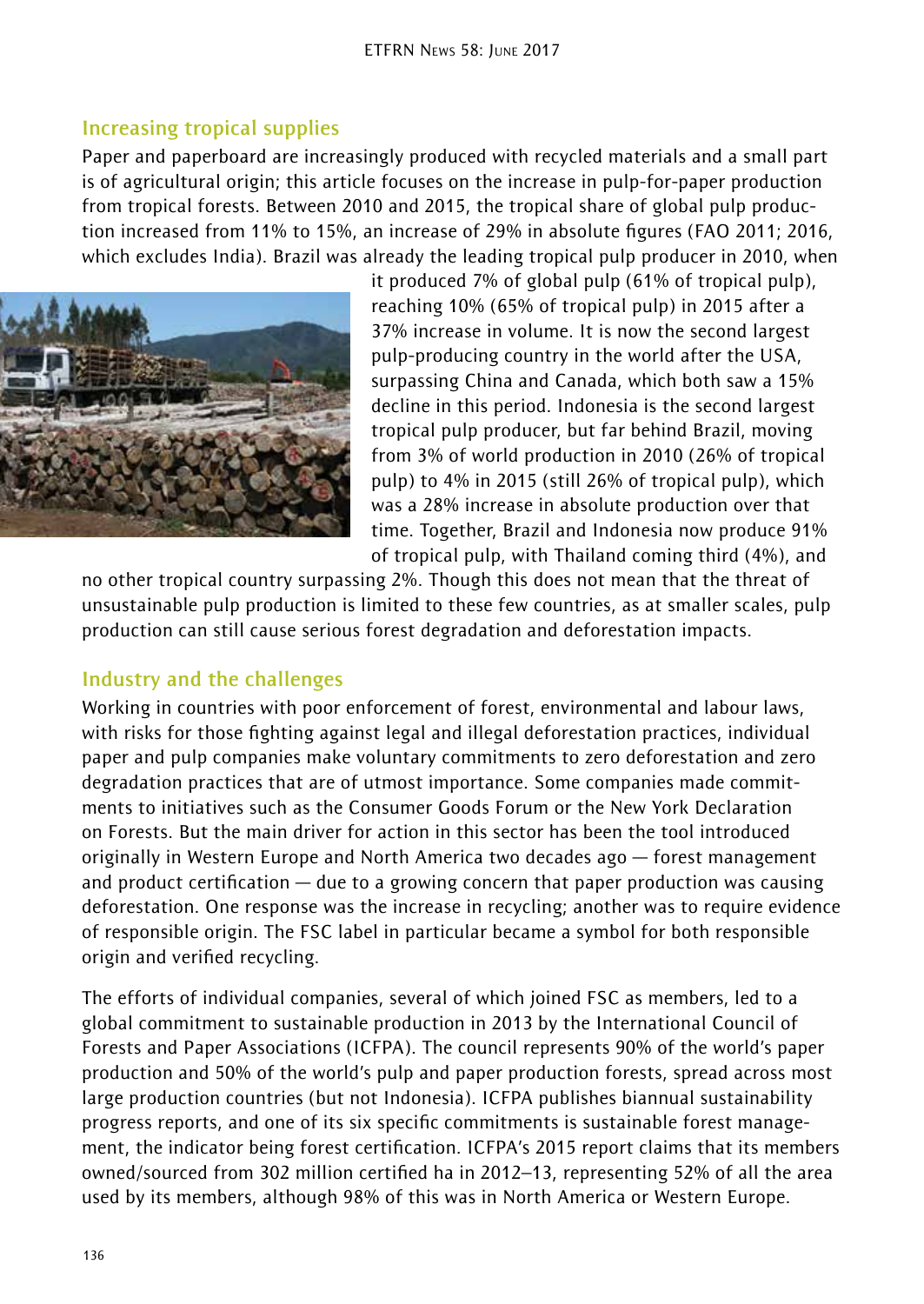## **Brazil and Indonesia**

In Brazil, the paper and pulp industry has undergone major changes in the last decade. In 2015, there were 5.5 million ha of certified plantations (2.7 by FSC; 0.5 by CERFLOR, the national PEFC member, and 2.3 certified by both FSC and CERFLOR), representing 58% of all the country's pulp-producing forests*.* Paper production in Brazil is concentrated in the south and midwest in heavily degraded areas. FSC certification means that plantations either date to before 1994 or have been established on non-forest lands; it also means that forest managers apply improved environmental and social practices and set aside nature conservation areas.

In Indonesia, two domestic companies, APRIL and APP, produce more than 75% of the country's pulp (TFA 2016), and both of them have been accused of deforestation and forest degradation. APP-related companies held several FSC chain of custody (CoC) certificates, but FSC decided to cut ties with the company in 2007 due to substantial evidence that APP was involved in destructive forestry practices. In 2013, FSC also cut ties with APRIL; this was related to its first CoC certificates and following a complaint that the company was violating the FSC Policy for Association.

Pressure from clients and NGOs stimulated both companies to adopt non-deforestation policies and to work towards FSC recognition and certification. Both joined the Tropical Forest Alliance and PEFC International. APP is active in the alliance's Indonesia Initiative,

which aims to "reduce and eliminate" deforestation from the palm oil and paper and pulp supply chains, and the company is now present at many international gatherings, sharing how it engages with local communities and smallholders in restoration projects. Greenpeace (which has been advising APP in the start-up of its transformation) and WWF maintain pressure, including through assessments of real progress. APP approached FSC in December 2012; APRIL in June 2014, and negotiations about lifting the disassociation decisions are ongoing. Required actions include compensation for converted or cleared natural



forest areas through restoration and supporting conservation measures, alignment of new plantations with FSC definitions and rules (as long as they have resulted from natural forest conversion since 1994), due diligence on all forest material used, and public reporting about progress.

# **FSC prohibits deforestation and degradation**

FSC has strict requirements that ensure that certified forest managers maintain forest cover and maintain or enhance forest structure, function, biodiversity and productivity. These requirements include indicators for planning and monitoring forest management interventions, assessing risks, and evaluating impacts. FSC does not allow deforestation in certified forest areas or the conversion of natural forest areas to plantations or other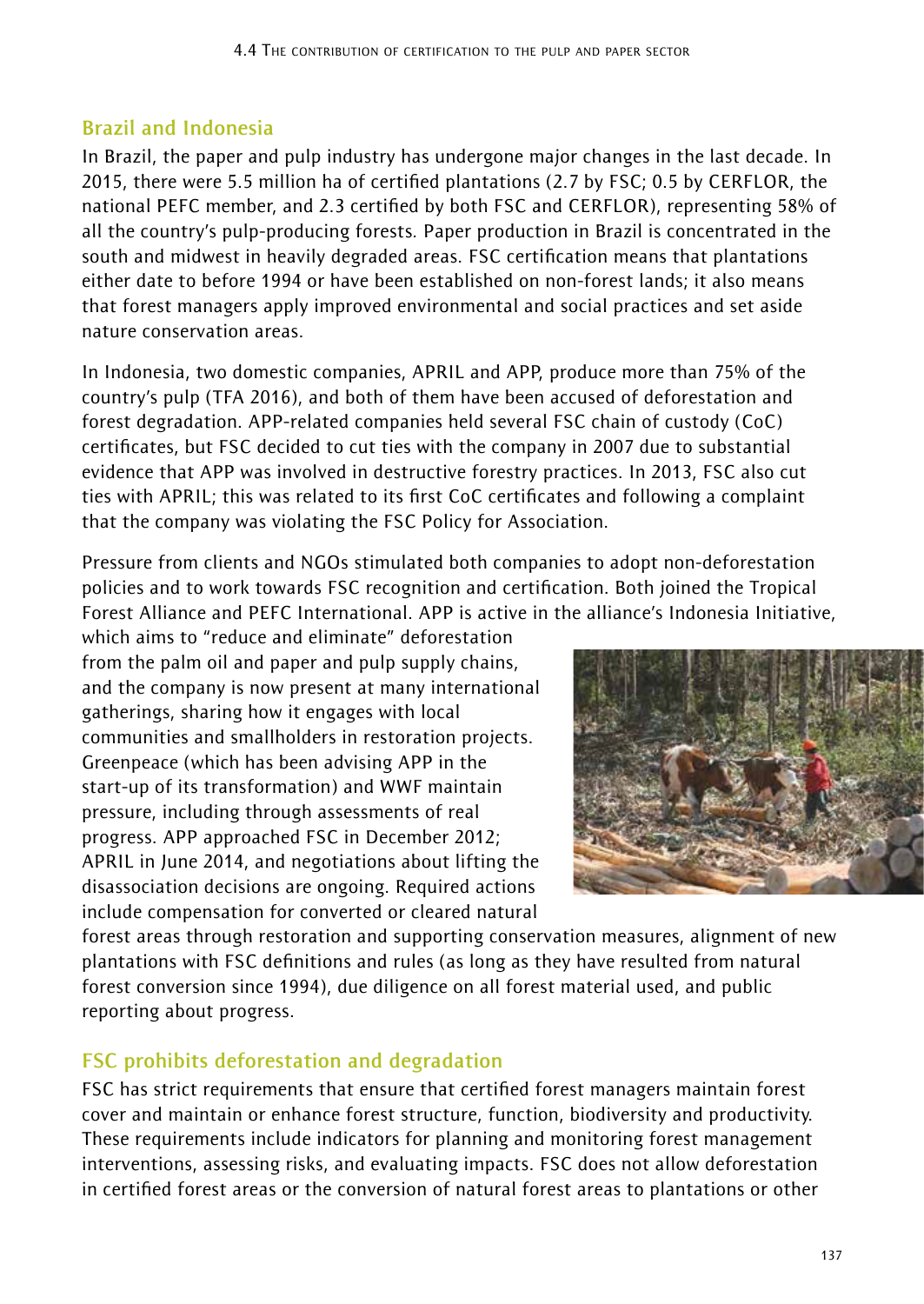forms of forest ecosystem degradation (except in very limited areas and only under certain conditions, e.g., not high conservation value land, and only if this conversion would enable clear, substantial, additional and secure long-term conservation benefits). This is complemented by specific requirements for the maintenance and enhancement of high conservation value areas (FSC 2012). FSC requires forest owners and managers to minimize the negative impacts of management interventions to avoid or compensate for any form of forest degradation. In 2016 FSC started to phase in its new International Generic Indicators. These increase consistency among forest management requirements, while still allowing for specific interpretations depending on forest type and state, size of forest management units, and specific social and ecological situations (FSC 2016).

To avoid any risk of "greenwashing" earlier forest conversion, FSC has not allowed the certification of plantations that were converted from natural forest after 1994, except when there is sufficient evidence that the forest manager or owner is not responsible, directly or indirectly, or the conversion affected a very limited portion of the area and is producing clear, substantial, additional and secure long-term conservation benefits in the proposed management unit (FSC 2012). FSC is currently revisiting this rule, however, to see how it can allow certification where it may be instrumental in achieving positive environmental and social impacts by converting degraded forests.

Any company that is a member of FSC or uses FSC certificates (including CoC for processing and trade) has to comply with FSC's Policy for Association. This requires companies to prevent specific forest-negative activities anywhere in their reach, including forest conversion to plantations or non-forest use, and destruction of high conservation value areas. FSC has a robust system of safeguards to make sure that



certified forest managers adhere to these requirements, including third-party certification and control, accreditation of certification bodies by a specialized organization, annual audits, stakeholder consultations, and a dispute resolution system.

# **The importance and impacts of FSC today**

There are almost 200 million hectares of FSCcertified forests in the world today, sustainably managed and free of deforestation and degradation. Spread over 83 countries, this represents around one-eighth of the world's managed forests, roughly

21 million ha of which are in the tropics and subtropics. In 2014, FSC estimated that 300 million cubic metres of wood came from FSC-certified forests: one-sixth of the world's industrial roundwood production (FSC 2015).

Demand from processing industries plays an important role, and many corporations with global reach have committed to further increase their use of FSC-certified materials. For example, beverage carton producers Tetrapak, SIG Combiblock and Elopak have achieved their 100% FSC certification target (Proforest 2016). Kimberly-Clark has announced that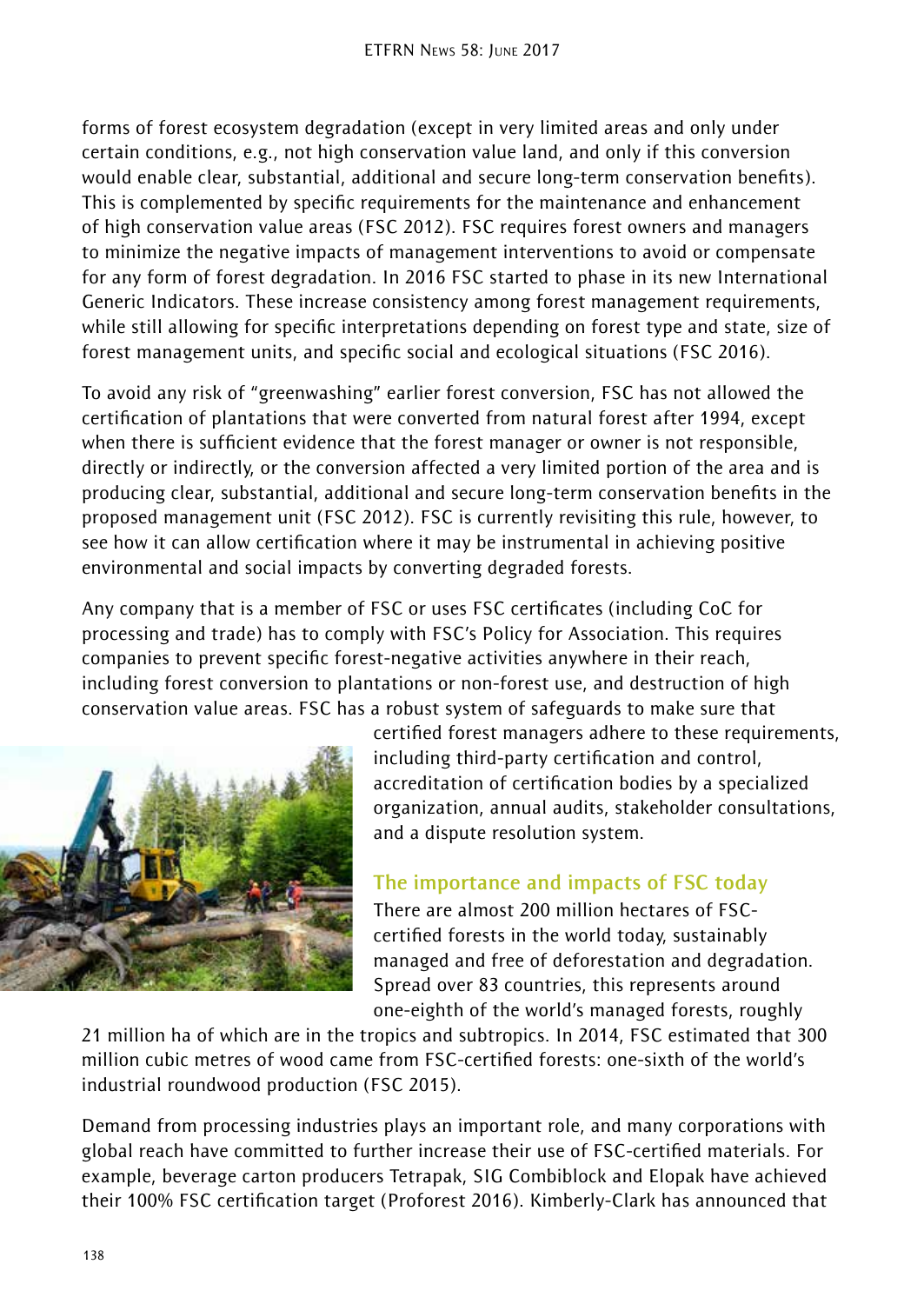by 2025, it will strive to obtain 90 percent of the fibre for its tissue products from environmentally preferred sources. This includes FSC-certified wood fibre, recycled fibre and sustainable alternative fibres. Another example is IKEA, which has sourced 50 percent of its wood from either FSC-certified or recycled sources by 2015 and it is committed to reaching 100 percent by 2020 for all its wood, paper and cardboard (IKEA 2015). The cases of APP and APRIL in Indonesia also show that the popularity of FSC in the market creates a strong negotiation position to change the behaviour of companies that have been involved in deforestation.

Despite all the satellite data available, information about forest degradation and deforestation remains incomplete on a global scale. Analyzing the same data, various experts come to different results, due to their political agendas, research questions and approaches, and interpretations of degradation and deforestation. Evaluating the impacts of forest certification on avoided deforestation and forest degradation is important but challenging. It is particularly difficult to discern the impacts of certification from those relating to other forest management decisions, and the identification of comparable, uncertified forest management entities is often problematic.

Research is often not designed to identify and assess direct certification-related effects separately, but looks at forest development from a broader angle. Inclusion of areas that were not certified at the start of the certification period complicates conclusions about impacts on deforestation during the period when certification determined the activities of the forest managers. While researchers are usually aware of this problem, summaries or media coverage of such studies can give the impression that FSC certification does reduce deforestation and forest degradation, but does not halt it. Other studies are more clear: FSC-certified forests had no significant negative impacts on species diversity or abundance in three certified forests in Bolivia, while in portions of Brazil's Atlantic Forest, certified forests retained more natural areas than other parts of the watersheds (Price 2010), with enhanced biodiversity conservation through measures such as expanded riparian protection, the identification and conservation of high conservation value areas, and protection for a broader range of rare species. According to Price 2010, "The certified areas resulted in improved conservation management status because under FSC, managers must develop a management plan for the area, monitor and inventory natural areas regularly and use the information derived from monitoring efforts to abate any threats (including fires and poaching)."

# **Conclusions**

Voluntary forest certification can be an effective tool to ensure deforestation-free supply chains for pulp and paper production. Standards such as FSC add value and ensure that the quality of natural forests and plantations is maintained and increased, and can provide social benefits for workers and local communities. Forest certification has the benefit of third-party verification, which may be more bureaucratic, but makes clients less dependent on company commitments, and builds trust with consumers. Forest certification makes it possible for consumers and the processing industry to insist on and reward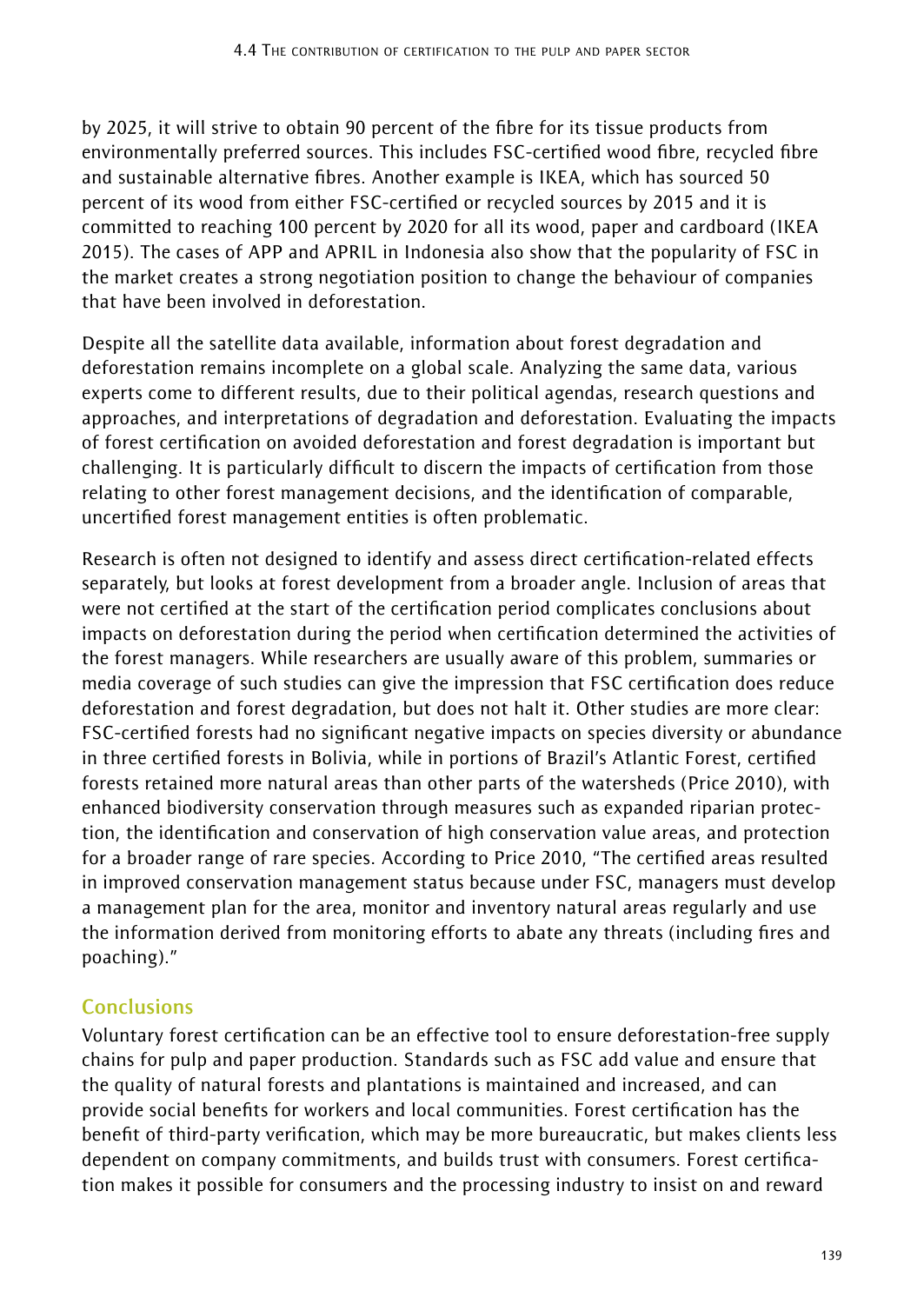zero deforestation commitments and sustainable forest management practices. Most forest management interventions involve disturbances to the forest ecosystem; FSC standards require certified forest management to reduce and mitigate negative impacts as much as possible, to establish and learn from set-aside areas that increase biodiversity, and to more widely apply sustainable forestry best practice.

With the paper and pulp sector, certification works and has worked, since it is part of a formal economy, with producing companies exposed to societal demands and with



leverage with their suppliers. But certification is not a catch-all solution for the tropics. It requires clear and legal property and concession rights; it requires foresters who have an interest in planned management; and it requires either an economic benefit from certification in terms of price premiums and/or stable demand for products, or a sponsor who assists with the initial investment. It does not work where the market is informal and where illegal logging is the rule.

And finally, certification is voluntary (unless a government requires it by law or for its public

procurement policies), so a company can decide to certify only part of its forests/ plantations and leave the rest outside the scope of the certificate, or at any point end its certificate, so that it is not bound to the certificate's rules. Although FSC's Policy for Association binds signatories to a non-conversion requirement for all operations, this does not exist with other forest certification schemes.

With the other three of the "big four" commodities  $-$  beef, soy and palm oil  $-$  certification schemes have also emerged as a tool to improve production methods, reduce environmental impacts and increase social benefits. For these schemes to help prevent deforestation, they must ensure that companies do not and have not for a certain number of years, been engaged in or benefited from, deforestation for clearing land for commodity production. Backtracking a number of years is important; otherwise, there is a risk of "greenwashing" the deforestation that happened before certification. FSC's experience over two decades has shown the crucial importance of a balanced multistakeholder decision-making structure, a membership organization, working with a specialized accreditation agency, and transparency and complaints procedures.